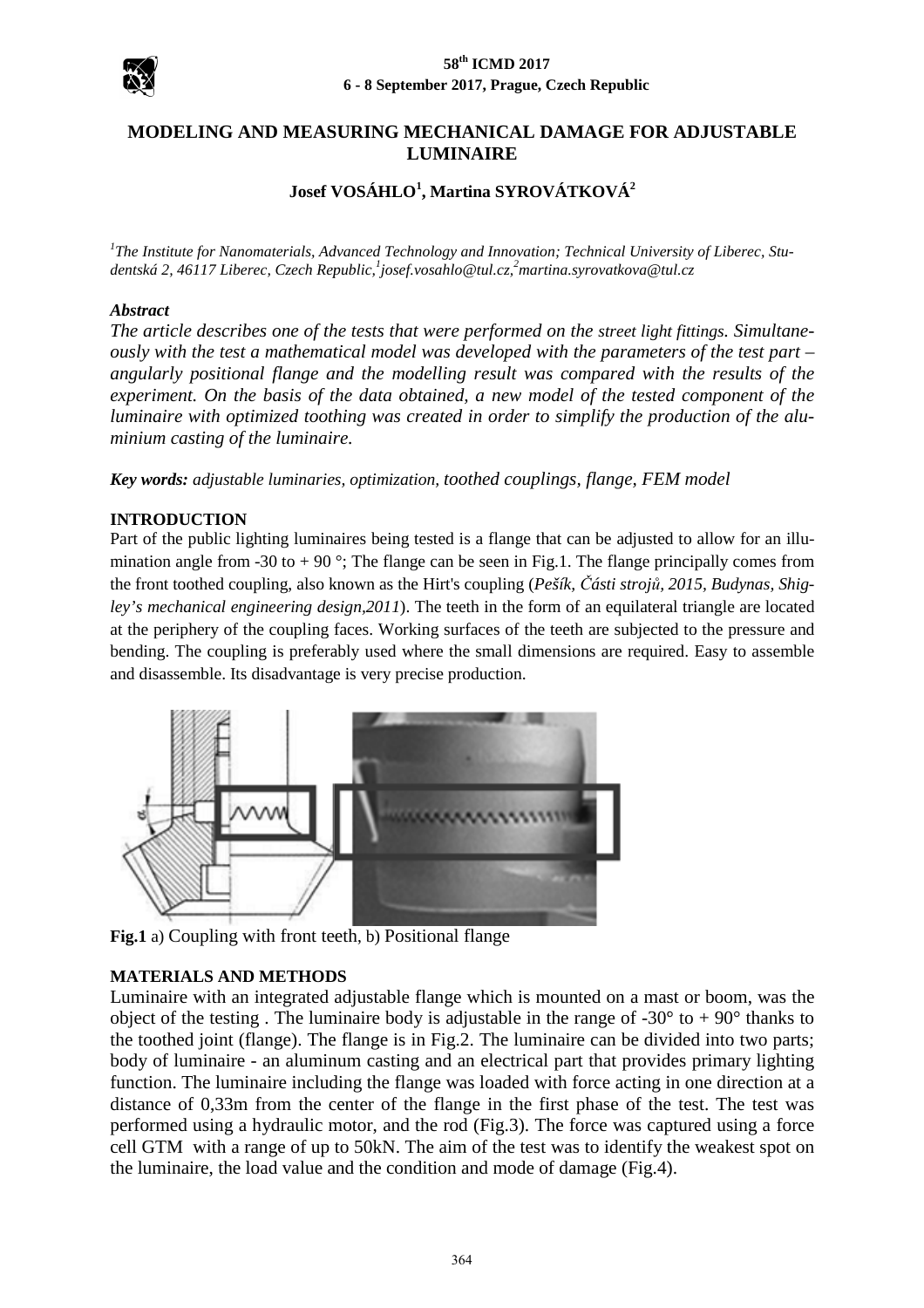



**Fig.2** Detail of flange



During the experiment, a maximum force  $F = 1700N$  was measured; the graph in Fig. 5 indicates the value by a dashed line. With this force, the teeth of the flange were damaged, as can be seen in Fig.6.



**Fig.5** Result of measurement

 **Fig.6** Teeth damage of flange

Moment of force M [Nm] was calculated according to formula (1) at 561Nm at the point of force action. Force F[N] and radius r [mm] was measured.

$$
M_{K} = F \cdot r
$$

(1)

Samples were taken from the body of the luminaire for image analysis and a determination of the weight of impurities in the aluminium alloy from which the luminaire is made. A mathematical model was also created and a simulation of the experiment was performed.Based on the measurement of the maximum force that damaged the flange, an attempt was made change the flange tooth geometry. The formula (2), (3) and (4) were used for the calculation. um alloy from which the luminaire is made. A mathemate of the experiment was performed. Based on the measure lange, an attempt was made change the flange tooth geo for the calculation. (2)

$$
M_{k} = F \cdot r = F_{1} \cdot r \cdot z
$$
  
z-number of teeth, F1 – force acting of one tooth, r – radius of flange

$$
\sigma_o \ge \frac{a \cdot F_\perp}{W_o} \qquad W_o = \frac{b \cdot h^3}{12} \tag{3}
$$

a, b, h – parameters of one tooth,  $\sigma_0$  – bending stress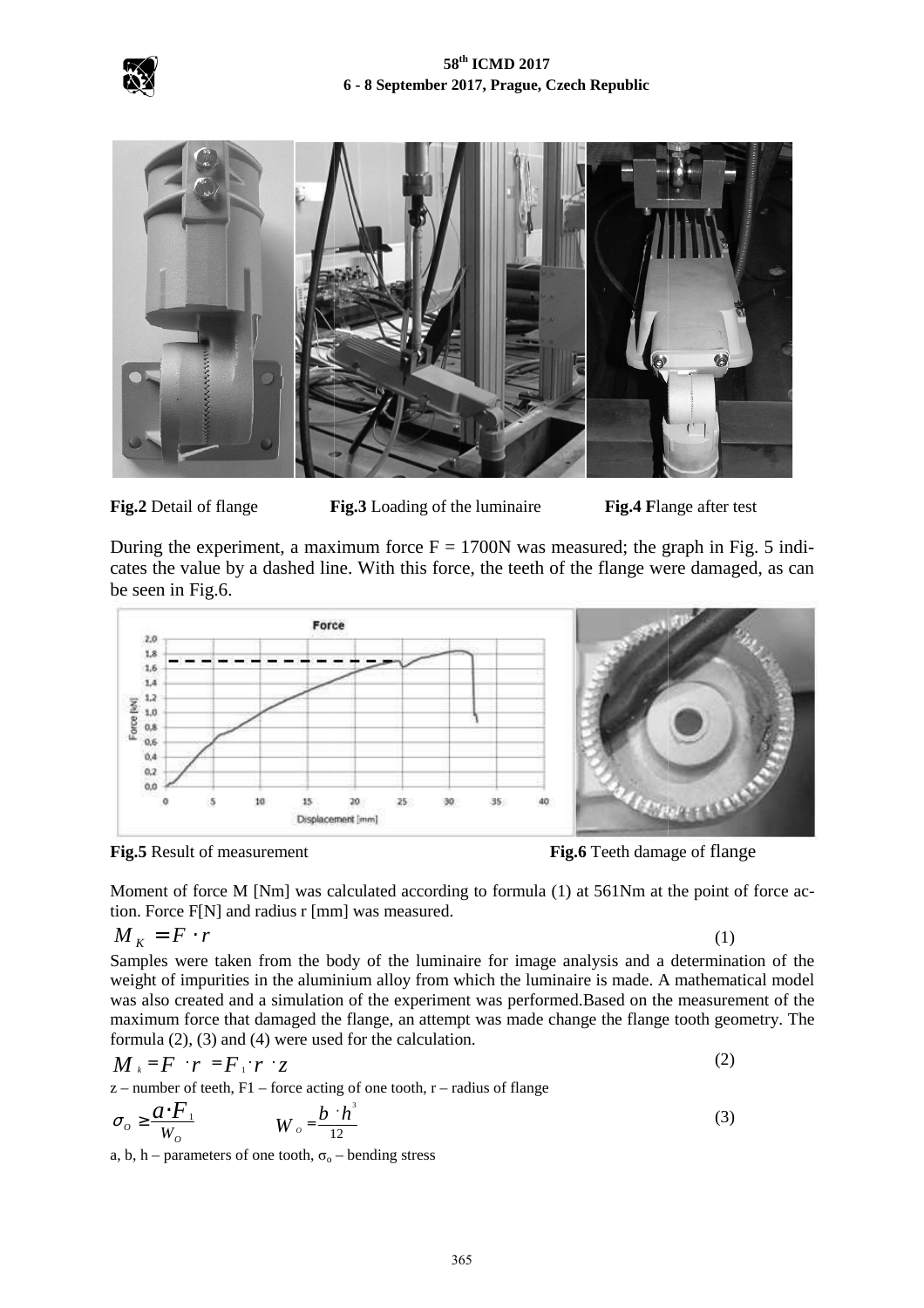

$$
\tau_s \geq \frac{F_1}{S}
$$

(4)

S – working tooth content,  $\tau_s$  – shear stress

The results of the calculations are summarized in Table 1. The results were used to model the new teeth of the adjustable flange so as to make it easier to produce while maintaining the same load characteristics.

| Tab. 1 Parameters of toothed couplings |  |
|----------------------------------------|--|
|----------------------------------------|--|

|                 | ▵  | F1             | $\sigma_{o}$ | $\tau_{\rm s}$ |
|-----------------|----|----------------|--------------|----------------|
|                 |    | $\mathsf{[N]}$ | [MPa]        | [MPa]          |
| real flange     | 62 | 292,2          | 52,2         | 27,2           |
| optimized model | 36 | 500,9          | 22,4         | 23,3           |

## **NUMERICAL MODEL**

Numerical model for the description and study of the mechanical properties of the samples of aluminium is based on analytical models. For homogeneous isotropic materials simple relations exist between elastic constants Young's modulus E, shear modulus G, bulk modulus K, and Poisson's ratio v that allow calculating them all as long as two are known  $(5 – 8)$ :

| $E = 2G(1 + v) = 3K(1 - 2v)$         |            |
|--------------------------------------|------------|
| $G=\frac{E}{\sqrt{2}}$<br>$2(1 + v)$ | (6)        |
| $\boldsymbol{\mathcal{L}}$           | $\sqrt{2}$ |

$$
K = \frac{2}{3(1-2r)}\tag{7}
$$

$$
v = -\frac{d\varepsilon_{trans}}{d\varepsilon_{axial}} = -\frac{d\varepsilon_{y}}{d\varepsilon_{x}} = -\frac{d\varepsilon_{z}}{d\varepsilon_{x}}
$$
(8)

Where:  $d\varepsilon_{trans}$  is transverse strain (negative for axial tension (stretching), positive for axial compression);

 $d\varepsilon_{\text{axial}}$  is axial strain (positive for axial tension, negative for axial compression).

Simplified lamp lighting models were created in Solidworks software. One model was designed with original tooth dimensions. The optimized model has twice teeth dimensions. Lamp models were imported into the Ansys program, where the topology of the model was modified. The aluminium alloy parameters were inserted into the model. Friction contacts with a friction coefficient of 0.3 were inserted between the parts of the teeth. Fixed boundary condition was inserted into the bottom of the model, the model was deprived of all movements and rotation. As a second boundary condition, a vertical force of 1700 [N] is applied to the upper part of the model (Fig.7). The output of the simul tion was the maximum von-Mieses tension between the teeth. d boundary condition was inserted into the bottom of the vements and rotation. As a second boundary condition, a upper part of the model (Fig.7). The output of the simula-



Fig.7 a) Mash of model, b) Inserting boundary conditions into the model.